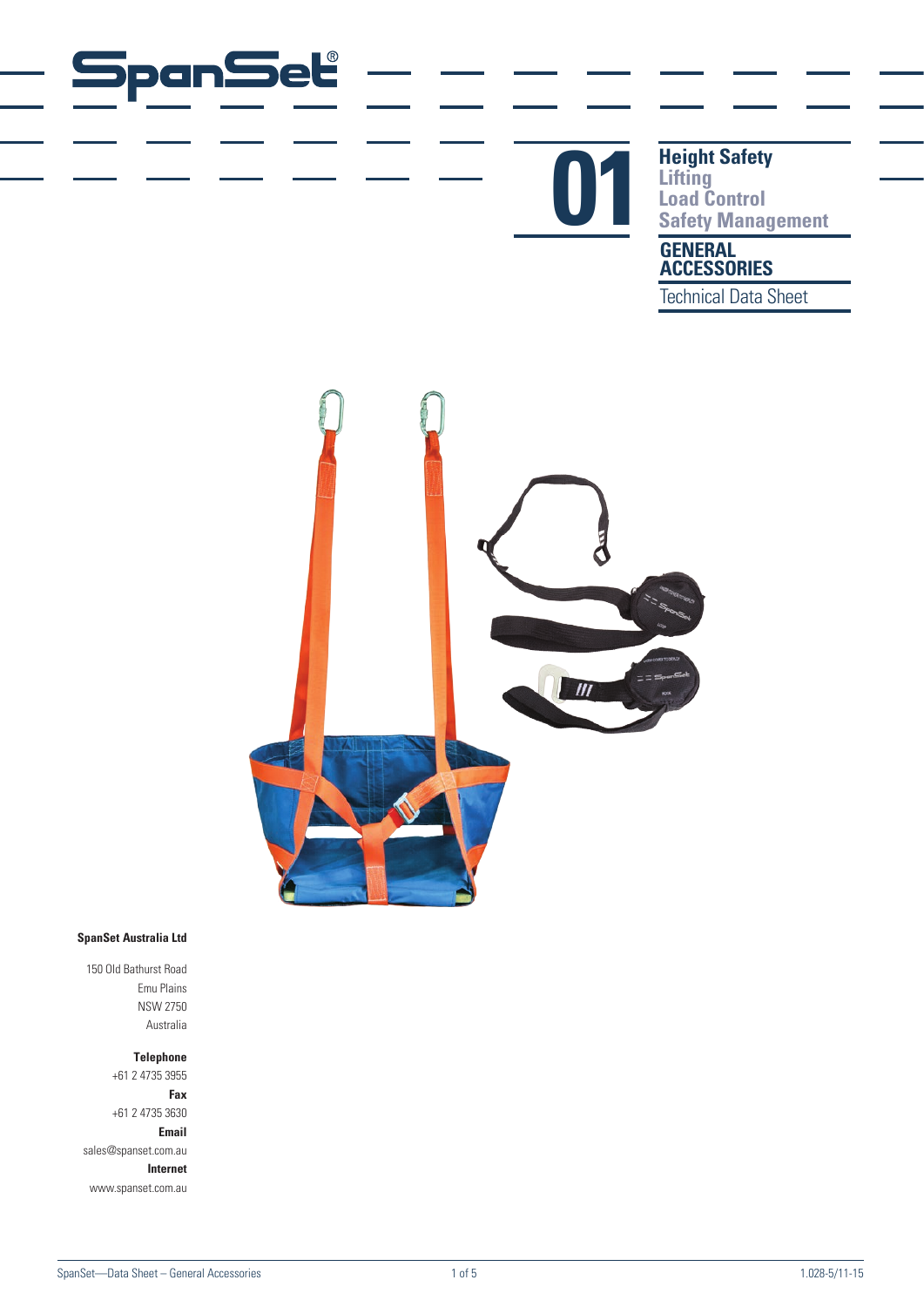## General Accessories

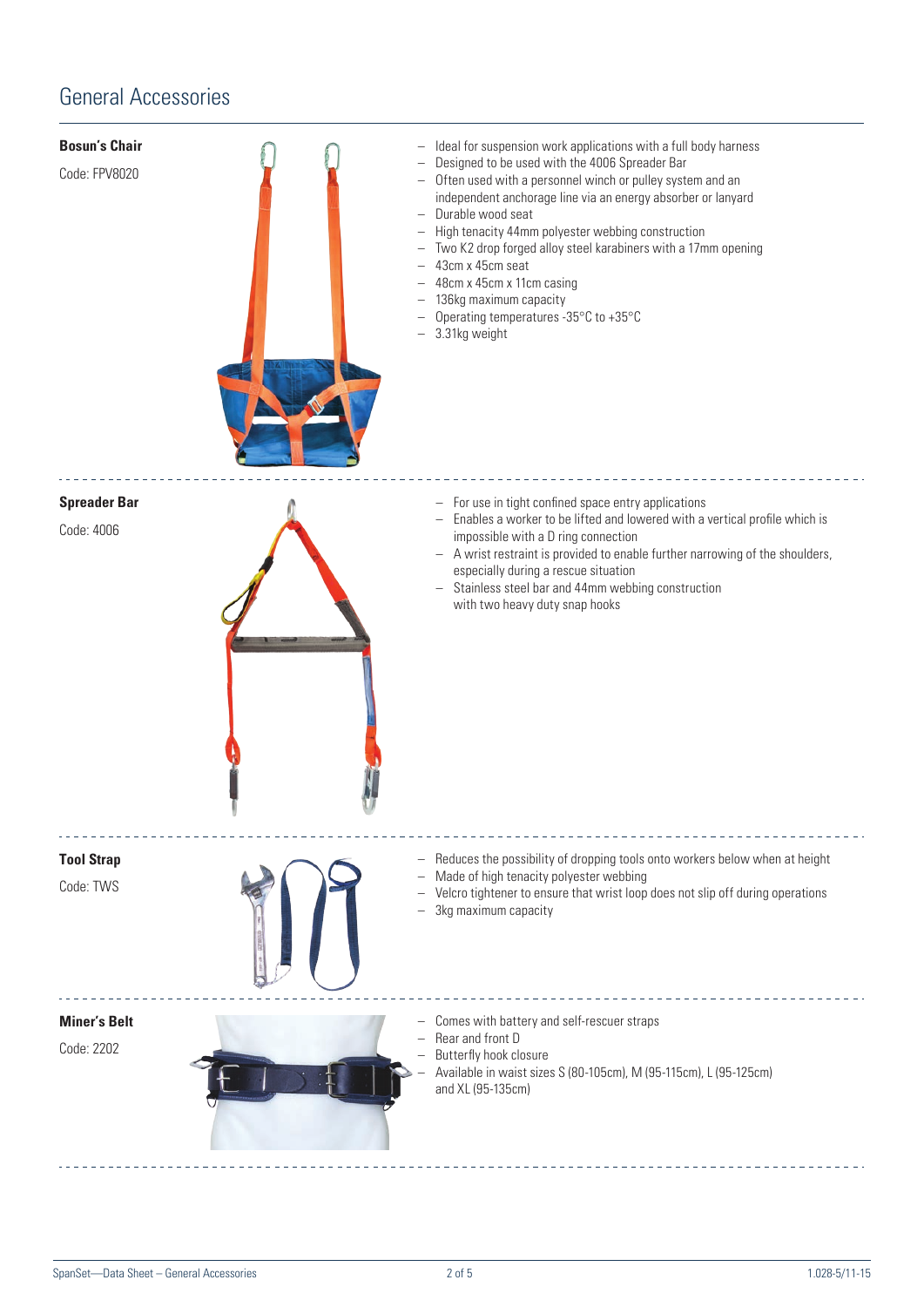# General Accessories

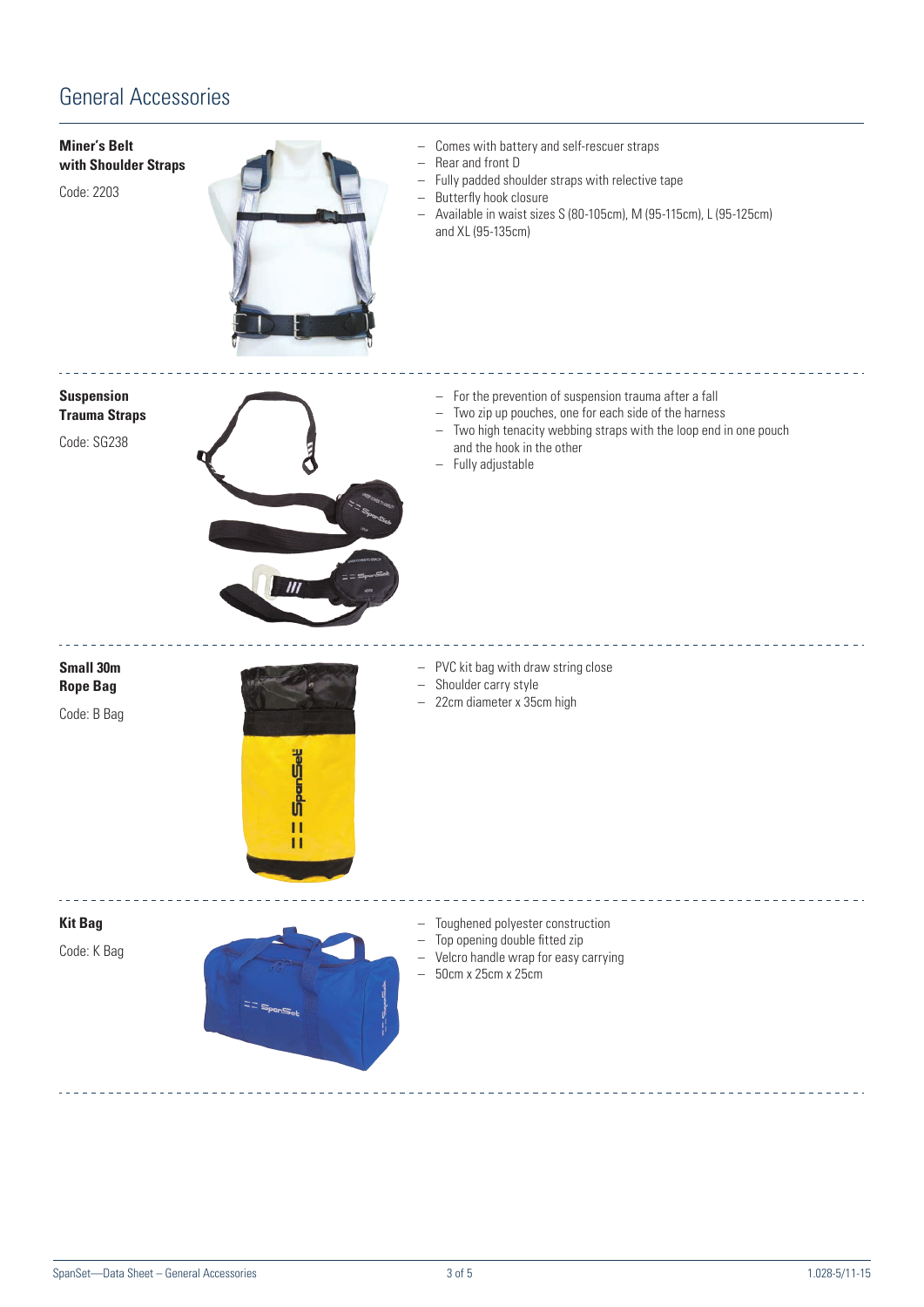# General Accessories

#### **Pulley Bag**

Code: P Bag



- PVC fold up kit bag with top flap
- Strong velcro fastenings
- Back pack carry style



Code: ERGO-L



- Toughened polyester construction
- 650cm x 400cm x 330cm
- Top opening double fitted zip
- Side zip pockets for extra safe storage

– 25cm x 16cm diameter and 71cm high

– Velcro handle wrap for easy carrying

**100m Rope Bag** Code: R Bag